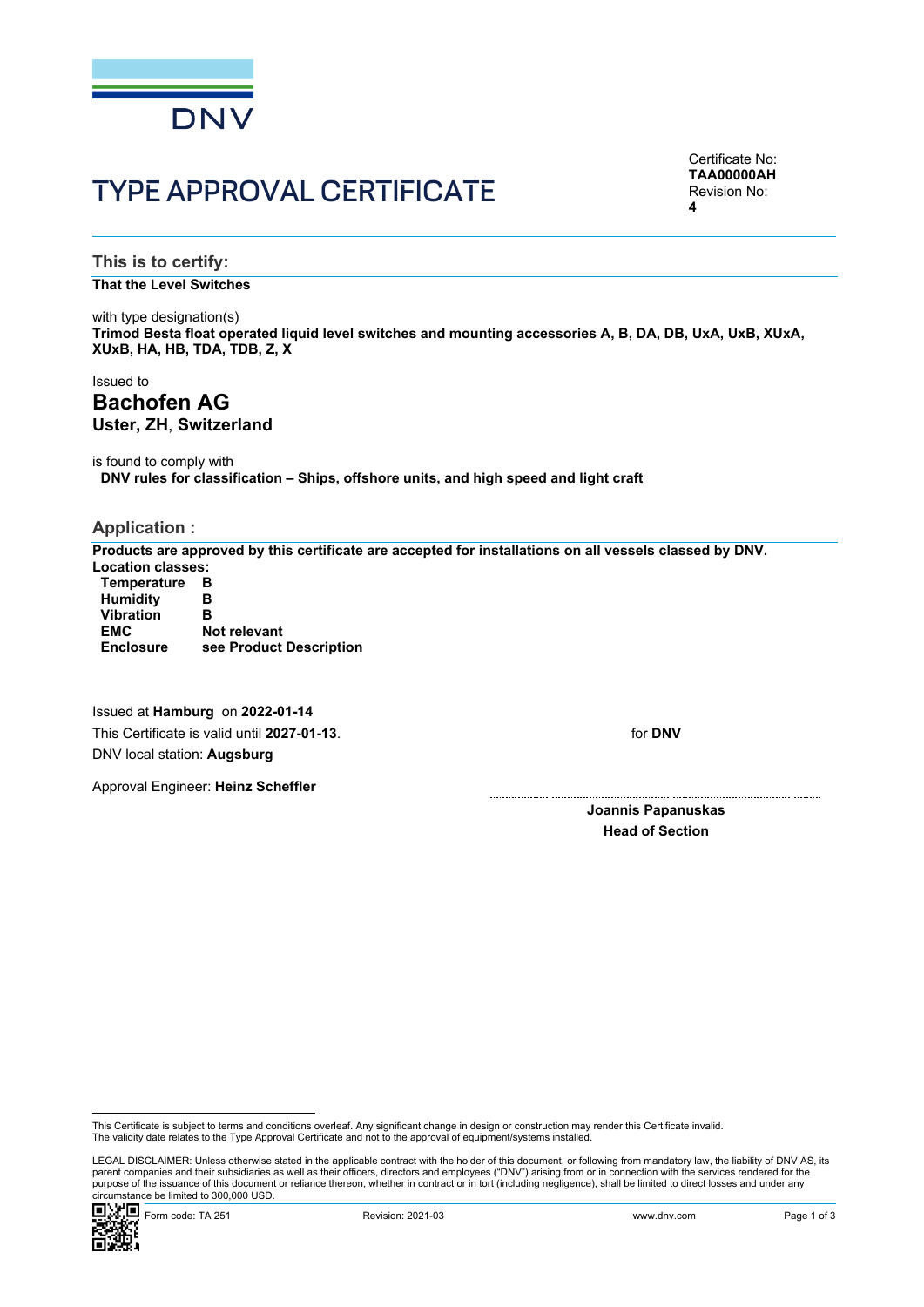

Job Id: **262.1-021004-4 Certificate No:** Revision No: **4** 

#### **Product description**

Types A, B, DA, DB, UxA, UxB, XUxA, XUxB, HA, HB, TDA, TDB, Z and X and combinations thereof, including flange modules to ANSI, DIN, BS, JIS and Besta standard and float modules.

#### **Operating temperature ratings:**

|           | A. B:                                              | 0 to $330^{\circ}$ C     |
|-----------|----------------------------------------------------|--------------------------|
| $\bullet$ | XA, XB:                                            | $-30$ to $330^{\circ}$ C |
| $\bullet$ | DA. DB:                                            | -30 to 120 $^{\circ}$ C  |
| $\bullet$ | UxA. UxB:                                          | $-30$ to $80^{\circ}$ C  |
| $\bullet$ | XUxA, XUxB:                                        | $-30$ to $80^{\circ}$ C  |
| $\bullet$ | HA. HB:                                            | 0 to $400^{\circ}$ C     |
| $\bullet$ | TDA, TDB:                                          | -196 to 270 $^{\circ}$ C |
|           | 7.                                                 | -30 to $145^{\circ}$ C   |
|           | all x is a placebolder for the length of the cable |                          |

Small x is a placeholder for the length of the cable

#### **Electrical ratings:**

| $\bullet$ A:                    | 250 VAC SA / 30 VDC 5 A               |
|---------------------------------|---------------------------------------|
| $\bullet$ $\mathsf{B}^{\cdot}$  | 3VDC 300 mA                           |
| $\bullet$ B (Ex-i application): | max.30 VDC, max. 300 mA, max. 0.12 VA |
| • $Z$ (Ex-d application):       | 250 VAC 5 A / 250 VDC 0.25 A          |
| • $XA$ (Ex-d application):      | 250VAC SA / 250 VDC 0.25 A            |

XB (Ex-i application): max.30 VDC, max. 300 mA, max. 0.12 VA

#### **IP Rate**

- Type A, B, HA HB: IP65
- Type DA, DB, TDA, TDB: IP66 / IP 67
- Type UxA, UxB, XUxA, XUxB: IP68
- Type Z, X: IP66 / IP 67

#### **Approval conditions**

The Type Approval covers hardware listed under Product description. When the hardware is used in applications to be classed by DNV, documentation for the actual application is to be submitted for approval by the manufacturer of the application system in each case. Reference is made to DNV Rules for Ships Pt.4 Ch.9 Control and Monitoring Systems.

#### **Application/Limitation**

- Types Z, B and X are suitable for use in hazardous areas. Ratings for application in hazardous areas are to be obtained from applicable Ex Certificates.
- Ex-certification is not covered by this certificate. Application in hazardous area to be approved in each case according to the Rules and Ex-Certification/ Special Condition for Safe Use listed in valid Excertificate issued by a notified/recognized Certification Body.
- The float stops are to be secured by split pins through the rod.
- Guiding brackets for the vertical float rod is to be provided. The brackets are subject to approval in each case.
- Gasket material is to be oil resistant.
- For use in liquefied gas carriers, Materials and Material Certificates shall comply with DNV Rules for Ships Pt.5 Ch.5 Sec.2.

#### **Type Approval documentation**

**Test Reports:** Report No. 84.13150, dated 30-08-1984; 20111126.A02.01, dated 26-07-2011; LRS-11-001, LRS-11- 002, LRS-11-003, dated 20-07-2011; 20141107.A02.01/02/03, dated 30-07-2014; 20181115.A02.01, dated 23-08-2018. **Documents:** Catalogue LTKEN 2017.08; Modification report TR-DNVGL-18.0001, dated 08-10-2018; Drawings 2909.1, 2909.2; SWM 041; Operating Instructions: LTB002X